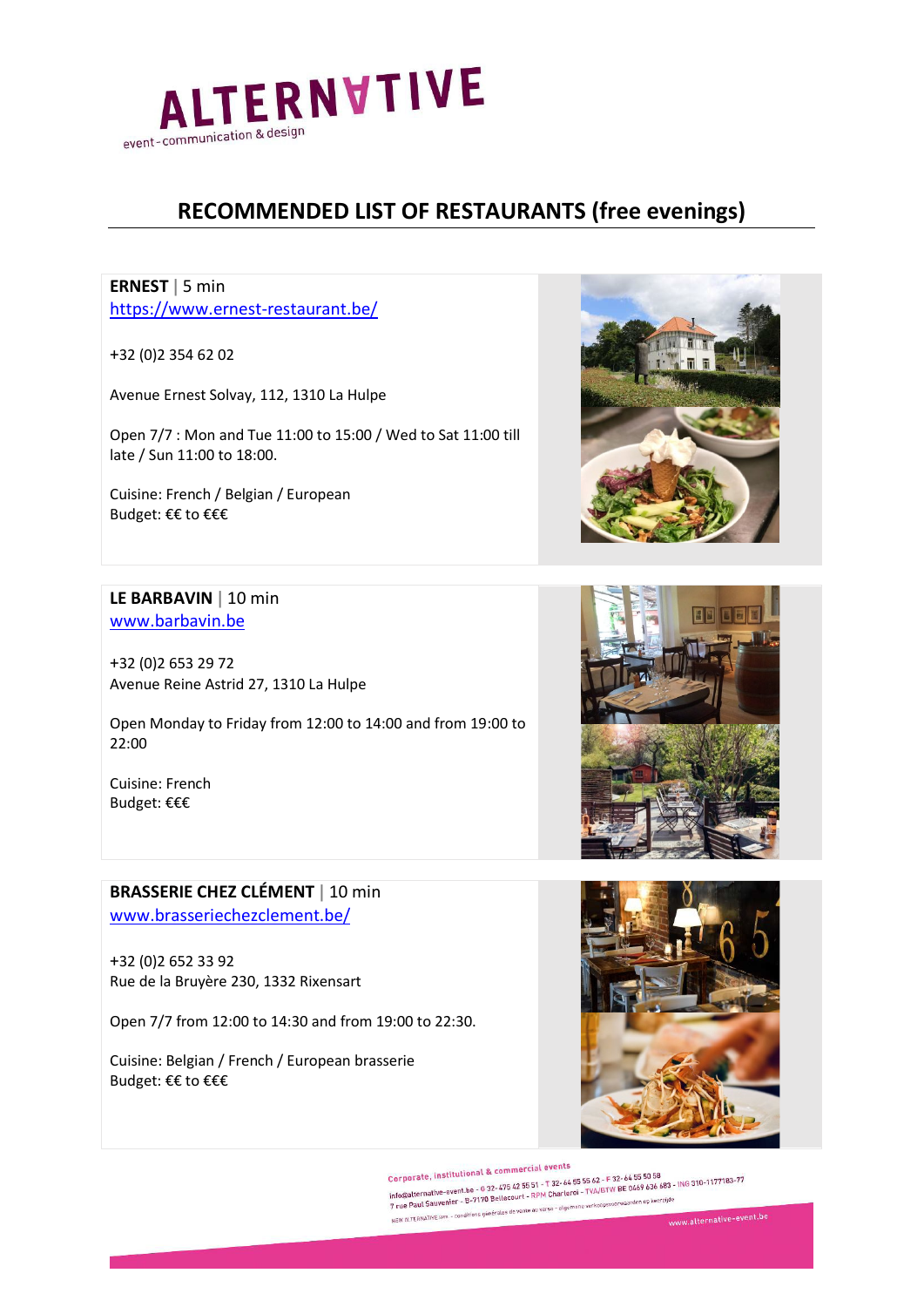

**LA CUISINE D'ADÈLE |** 10 min [www.lacuisinedadele.be/en](http://www.lacuisinedadele.be/en)

+32 (0)2 652 00 65

Rue de la Bruyère 230, 1332 Rixensart

Open Wednesday to Sunday from 12:00 to 14:00 and from 19:00 to 22:30.

Cuisine: Belgian / French / European Budget: €€ to €€€

**L'ELIXIR DES SENS |** 10 min [www.lelixirdessens.com/](https://www.lelixirdessens.com/) 

+32 (0)2 652 57 06

Avenue Albert 1er 38, 1332 Rixensart

Open Tuesday to Sunday from 12:00 to 15:00 and from 18:00 to 23:00 (Sat / Sun evening only)

Cuisine: French / European / Vegetarian / Vegan options Budget: €€€€

**LA BRASSERIE DU LAC |** 10 min [www.brasseriedulac.be/](http://www.brasseriedulac.be/) 

+32 (0)2 652 48 46

Avenue du Lac 100, 1332 Genval

Open 7/7 from 11:00 to 22:00

Cuisine: French / European / Seafood Budget: €€ to €€€







Corporate, institutional & commercial events Corporate, institutional & commercial events<br>info@alternative-event.be - G 32-475 42 55 51 - T 32-64 55 55 62 - F 32-64 55 56 83<br>7 rue Paul Sauvenier - B-7170 Bellecourt - RPM Charleroi - TVA/BTW BE 0469 636 683 - ING 310-Info@alternative-event.ue - 0 of Dellecourt - RPM Charleroi - IVA/BTYTOL OF THE Paul Sauvenier - B-7170 Bellecourt - RPM Charleroi - IVA/BTYTOL OF Recruited<br>The Paul Sauvenier - B-7170 Bellecourt - RPM Charles are versed a www.alternative-event.be